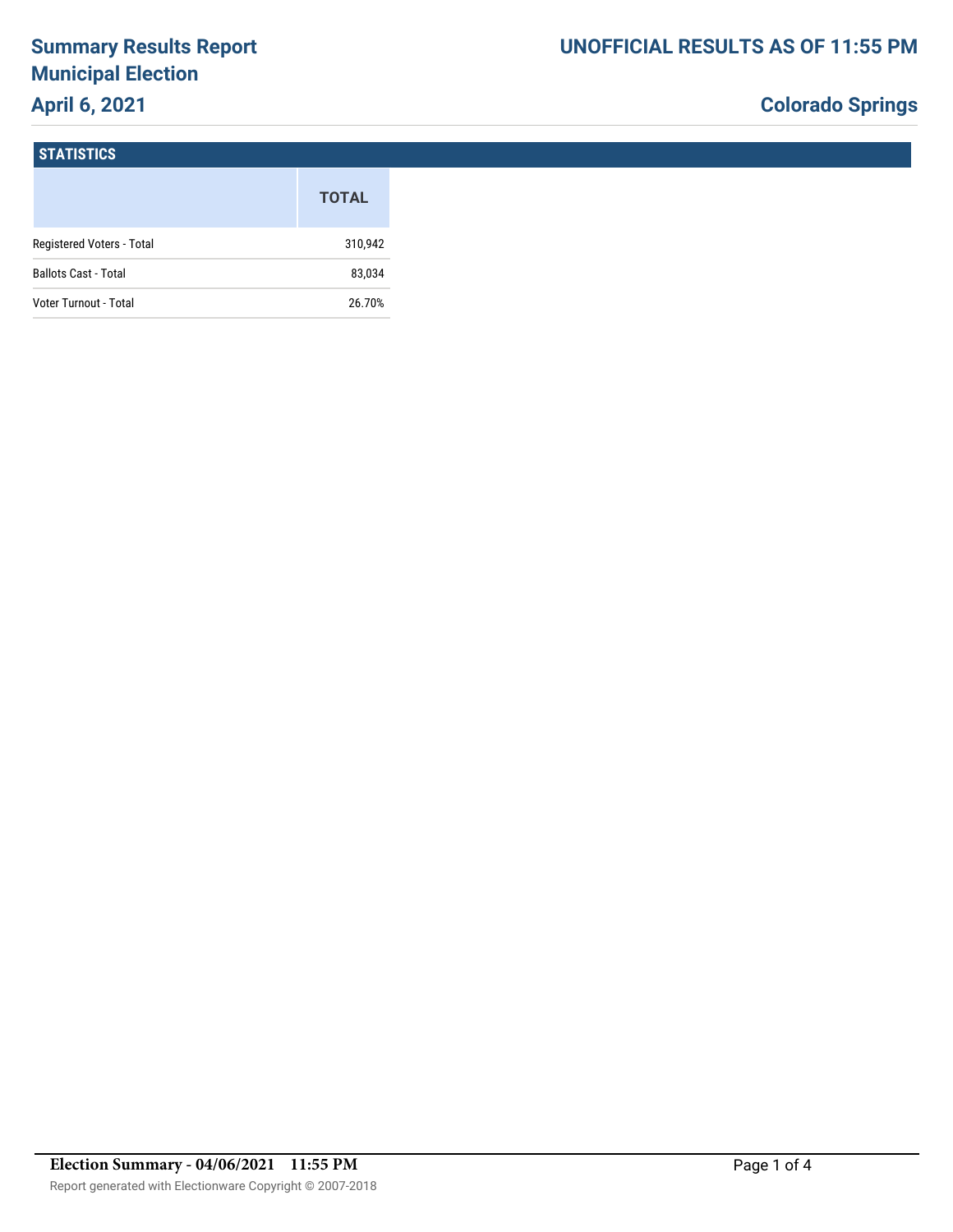## **Colorado Springs**

### **City Council District 1**

Vote For 1

|                         | <b>TOTAL</b> | VOTE %  |
|-------------------------|--------------|---------|
| Jim Mason               | 2,971        | 15.62%  |
| Michael Seeger          | 1,399        | 7.36%   |
| Glenn Carlson           | 5,518        | 29.02%  |
| Dave Donelson           | 9,129        | 48.00%  |
| <b>Total Votes Cast</b> | 19,017       | 100.00% |

### **City Council District 2**

Vote For 1

|                         | <b>TOTAL</b> | VOTE %  |
|-------------------------|--------------|---------|
| Jay Inman               | 2,530        | 16.78%  |
| David Noblitt           | 2,108        | 13.98%  |
| Dave Geislinger         | 4,786        | 31.75%  |
| Randy Helms             | 5,651        | 37.49%  |
| <b>Total Votes Cast</b> | 15,075       | 100.00% |

### **City Council District 3**

Vote For 1

|                         | <b>TOTAL</b> | VOTE %  |
|-------------------------|--------------|---------|
| <b>Henry McCall</b>     | 608          | 3.78%   |
| <b>Richard Skorman</b>  | 9,580        | 59.55%  |
| Arthur Glynn            | 3,052        | 18.97%  |
| Olivia Lupia            | 2,846        | 17.69%  |
| <b>Total Votes Cast</b> | 16,086       | 100.00% |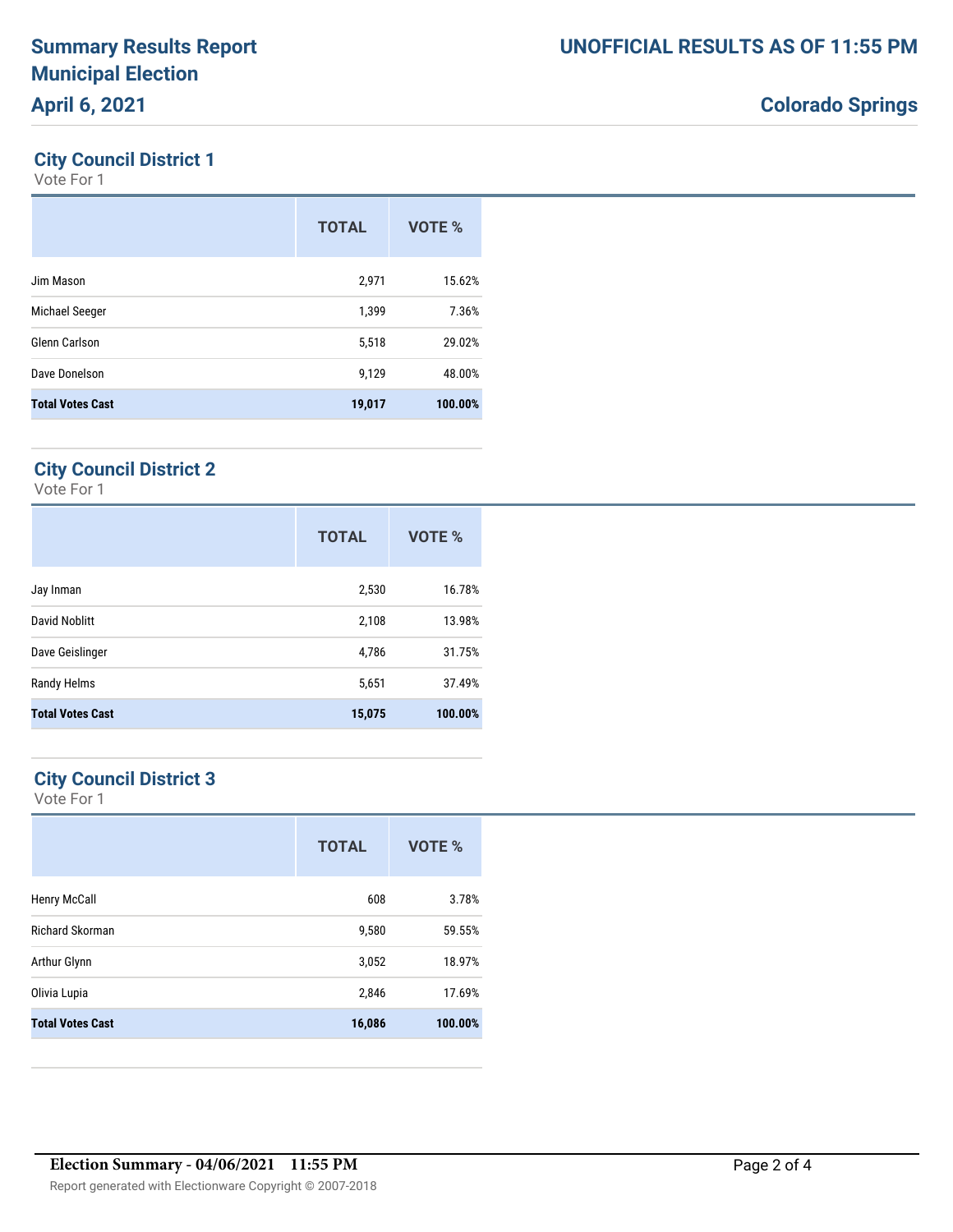## **Colorado Springs**

### **City Council District 4**

Vote For 1

|                         | <b>TOTAL</b> | VOTE %  |
|-------------------------|--------------|---------|
| Regina English          | 2,175        | 38.48%  |
| Yolanda L. Avila        | 3,478        | 61.52%  |
| <b>Total Votes Cast</b> | 5,653        | 100.00% |
|                         |              |         |

### **City Council District 5**

Vote For 1

|                              | <b>TOTAL</b> | VOTE %  |
|------------------------------|--------------|---------|
| Nancy Henjum                 | 5,666        | 37.11%  |
| Matt Zelenok                 | 2,060        | 13.49%  |
| Karlie Van Arnam             | 1,918        | 12.56%  |
| Justin James-Fletcher Hermes | 1,745        | 11.43%  |
| Mary Elizabeth Fabian        | 3,878        | 25.40%  |
| <b>Total Votes Cast</b>      | 15,267       | 100.00% |

### **City Council District 6**

Vote For 1

|                         | <b>TOTAL</b> | VOTE %  |
|-------------------------|--------------|---------|
| Garfield Johnson        | 3,987        | 38.41%  |
| Mike O'Malley           | 6,394        | 61.59%  |
| <b>Total Votes Cast</b> | 10,381       | 100.00% |